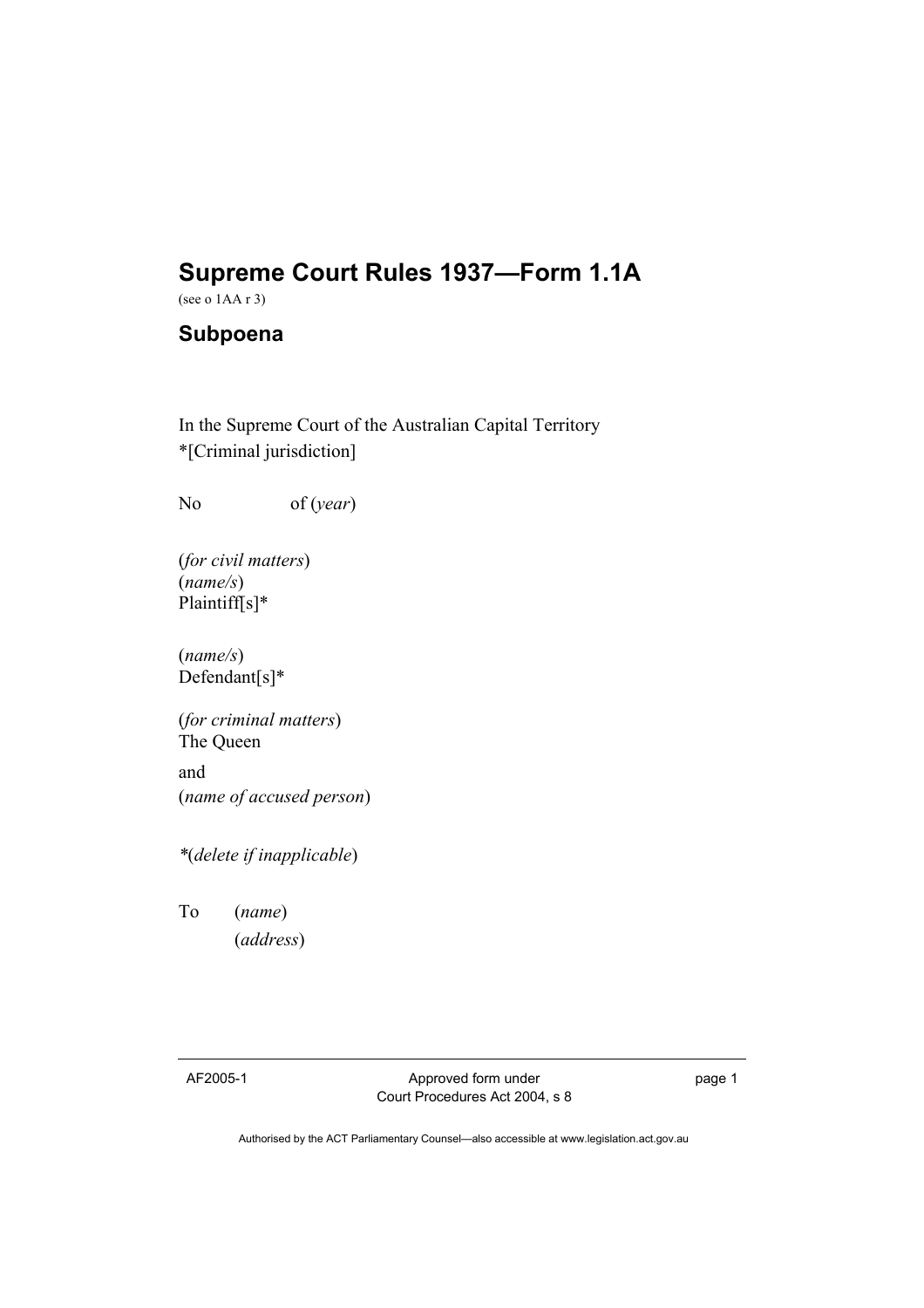# **YOU ARE ORDERED:**

- $\Box$  \* to attend to give evidence—see section A of this form; or
- $\Box$  \* to produce this subpoena or a copy of it and the documents or things specified in the schedule—see section B of this form; or
- $\Box$  \* to attend to give evidence and to produce this subpoena or a copy of it and the documents or things specified in the schedule—see section C of this form

*\**(*select 1 only of these 3 options*)

# **Failure to comply with this subpoena without lawful excuse is a contempt of court and may result in your arrest.**

The last date for service of this subpoena is: *(see note l)*

**Please read notes 1 to 15 at the end of this subpoena.** 

(*seal or stamp of the Court*)

Date:

Issued at the request of (*name of party*), whose address for service is: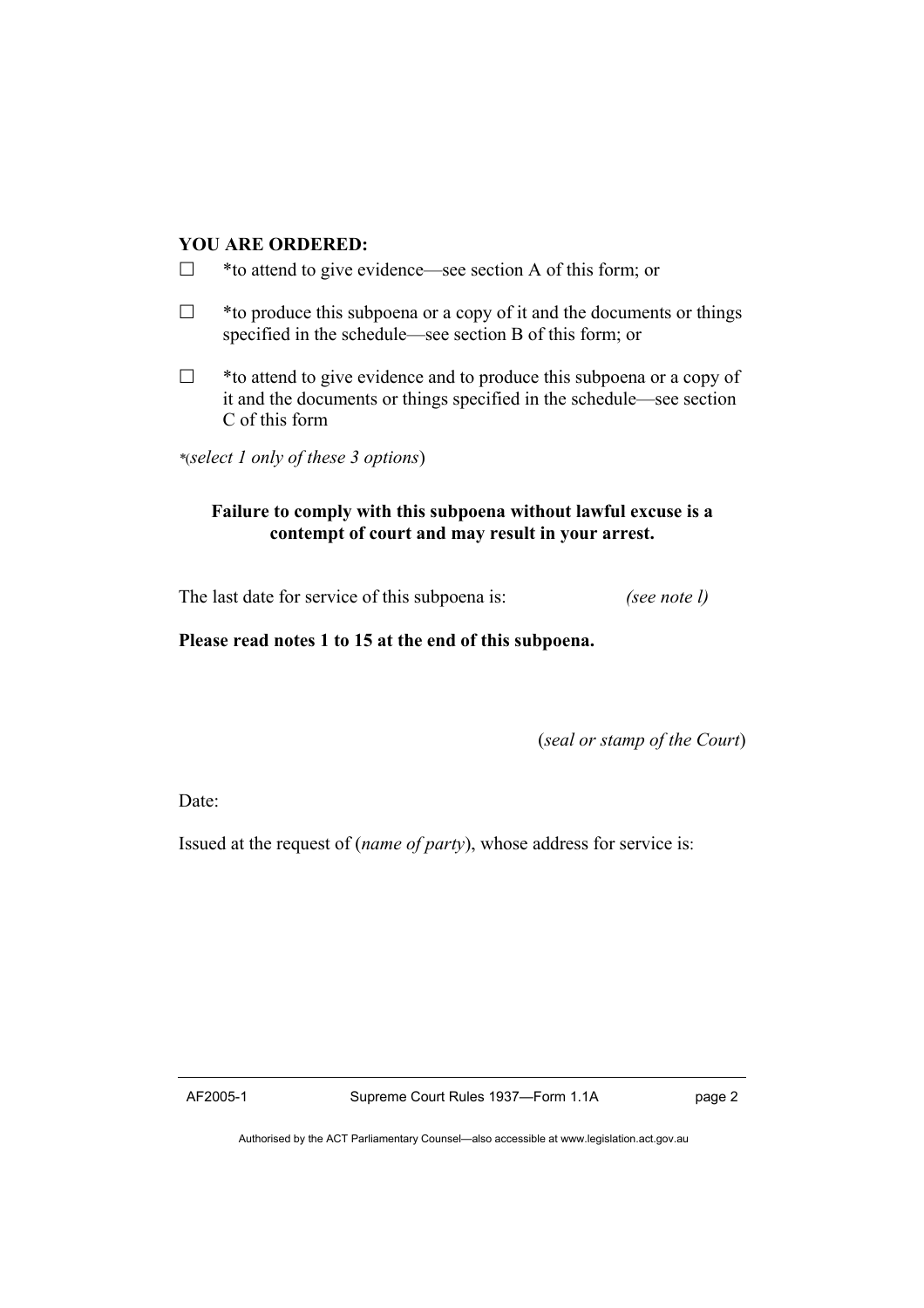#### **A. Details of subpoena to attend to give evidence only**

Date, time and place at which you must attend to give evidence—

Date:

Time:

Place:

You must continue to attend from day to day unless excused by the Court or the person authorised to take evidence in this proceeding or until the hearing of the matter is completed.

# **B. Details of subpoena to produce only**

You must comply with this subpoena—

- (a) by attending to produce this subpoena or a copy of it and the documents or things specified in the schedule below at the date, time and place specified for attendance and production; or
- (b) by delivering or sending this subpoena or a copy of it and the documents or things specified in the schedule below to the registrar (*or, for an arbitration under the Commercial Arbitration Act 1986*, *the \**[arbitrator/umpire]) at the address below so that they are received not less than 2 clear days before the date specified for attendance and production. (*see notes 5-11*)

Date, time and place at which you must attend to produce the subpoena or a copy of it and documents or things—

Date:

Time:

AF2005-1 Supreme Court Rules 1937—Form 1.1A page 3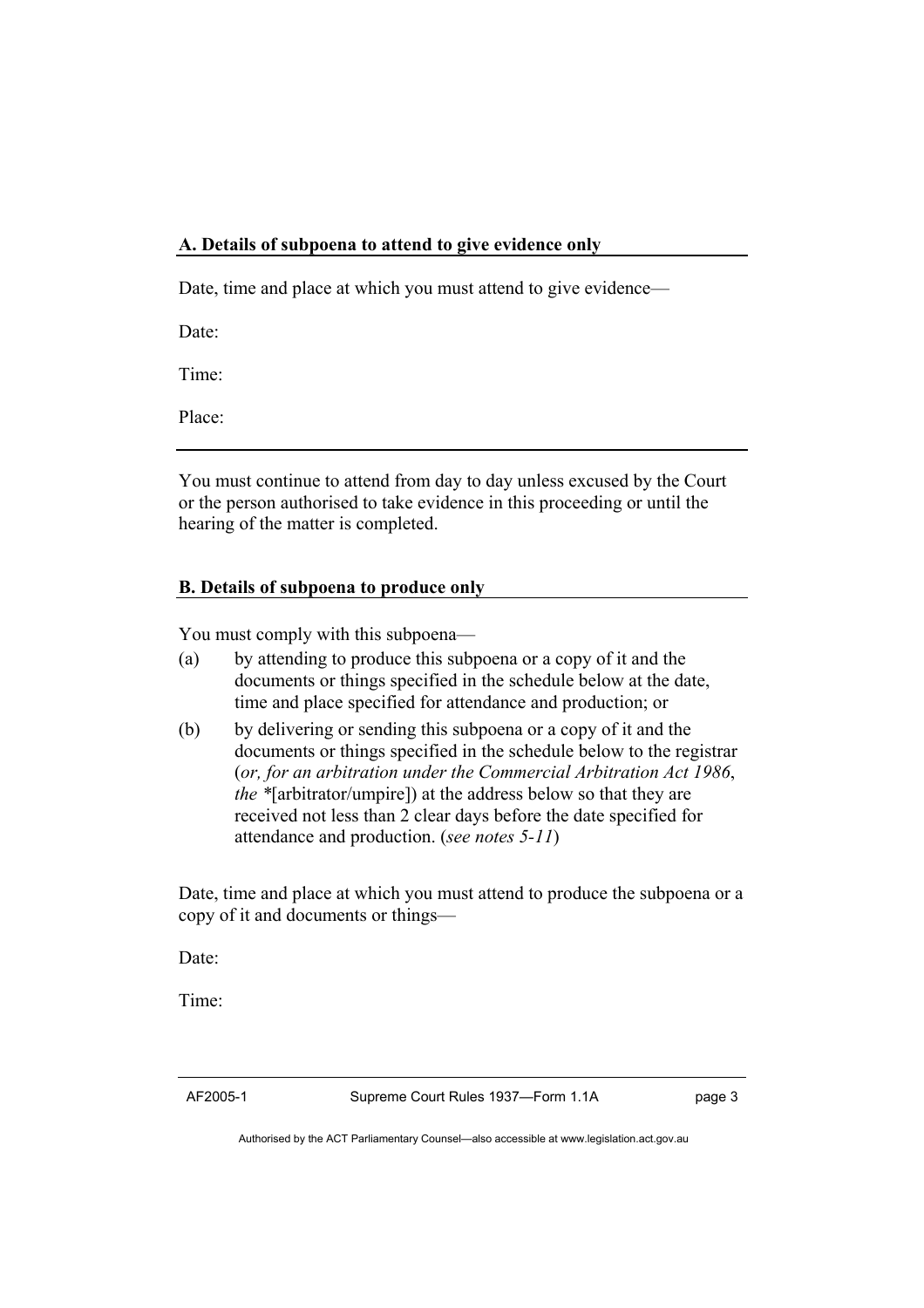Place:

Address where the subpoena (or copy) and documents or things may be delivered or posted—

#### **Schedule**

The documents and things you must produce are as follows: (*if insufficient space attach list*)

*\**(*delete if inapplicable*)

#### **C. Details of subpoena both to attend to give evidence and to produce**

In so far as you are required by this subpoena to attend to give evidence, you must attend as follows:

Date:

Time:

Place:

You must continue to attend from day to day unless excused by the Court or the person authorised to take evidence in this proceeding or until the hearing of the matter is completed.

In so far as you are required by this subpoena to produce the subpoena or a copy of it and documents or things, you must comply with this subpoena—

AF2005-1 Supreme Court Rules 1937—Form 1.1A page 4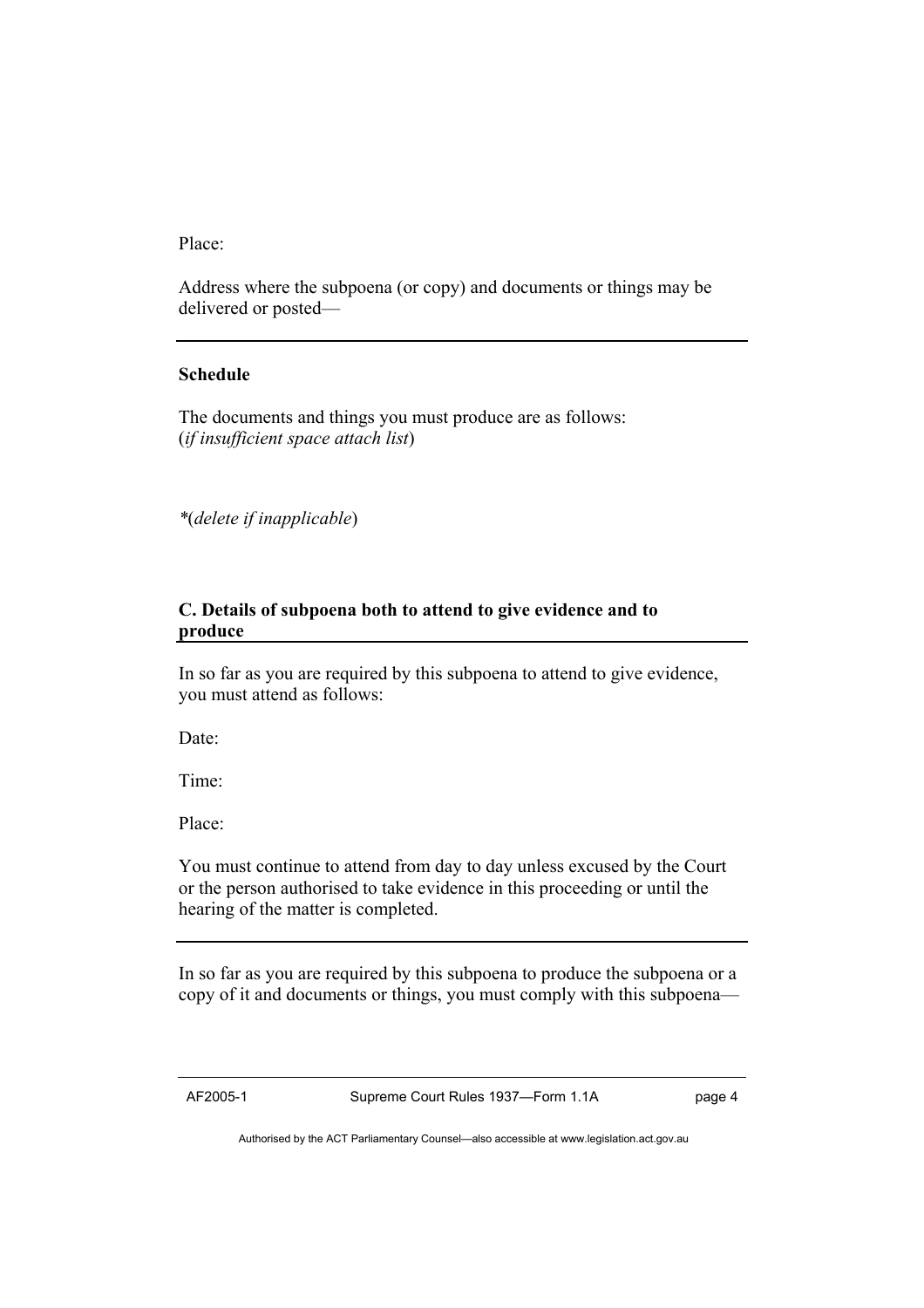- (a) by attending to produce this subpoena or a copy of it and the documents or things specified in the schedule below at the date, time and place specified for attendance and production; or
- (b) by delivering or sending this subpoena or a copy of it and the documents or things specified in the schedule below to the registrar (*or, for an arbitration under the Commercial Arbitration Act 1986*, *the \**[arbitrator/umpire]) at the address below so that they are received not less than 2 clear days before the date specified for attendance and production. (*see notes 5-11*)

Date, time and place at which you must attend to produce the subpoena or a copy of it and the documents or things—

Date:

Time:

Place:

Address where the subpoena (or copy) and documents or things may be delivered or posted:

#### **Schedule**

The documents and things you must produce are as follows: (*if insufficient space attach list*)

*\**(*delete if inapplicable*)

AF2005-1 Supreme Court Rules 1937—Form 1.1A page 5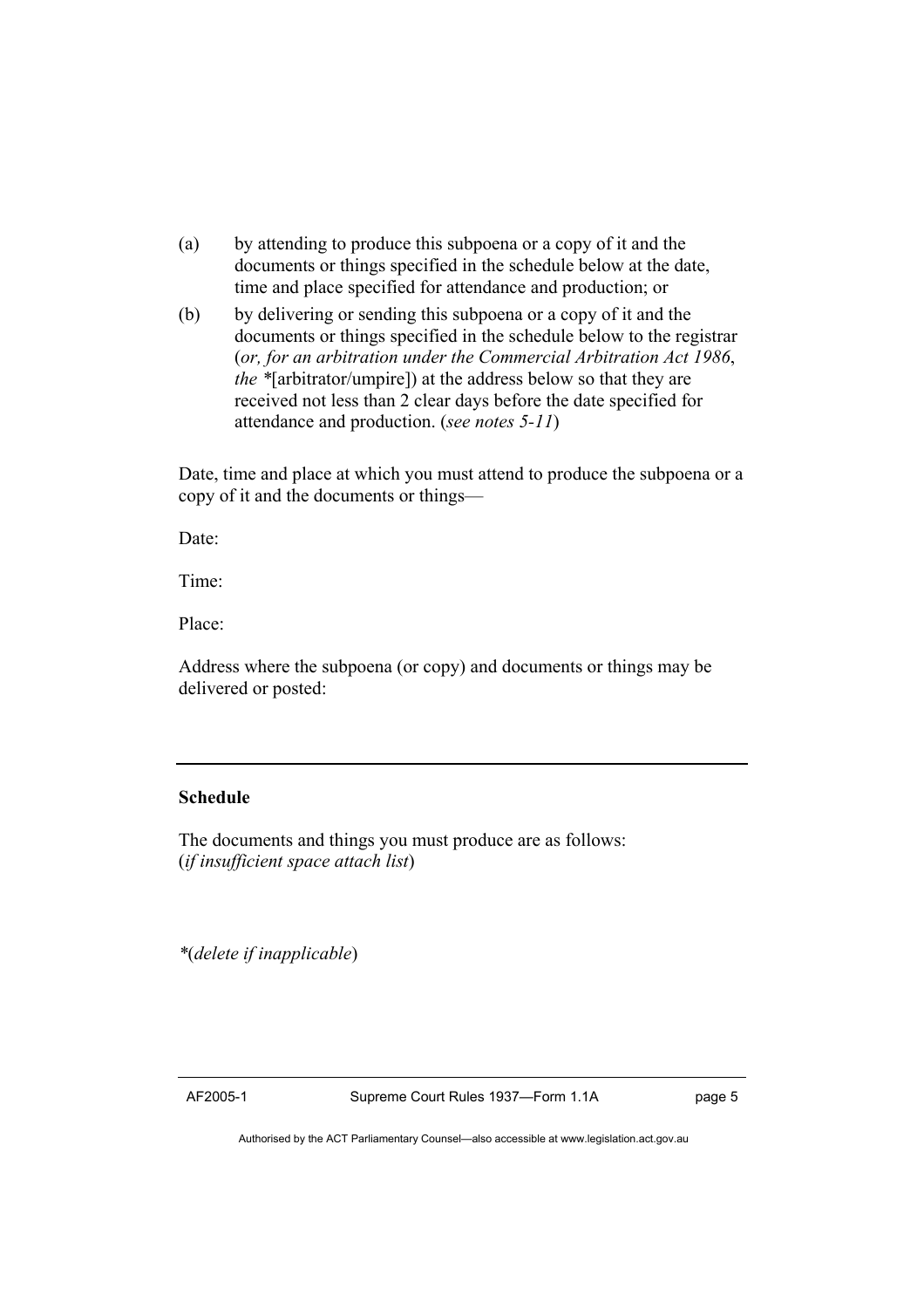# **Notes**

#### **Last day for service**

1 You need not comply with this subpoena unless it is served on you on or before the date specified in the subpoena as the last date for service of the subpoena.

#### **Informal service**

2 Even if this subpoena has not been served personally on you, you must, nevertheless, comply with its requirements, if you have, by the last date for service of the subpoena, actual knowledge of the subpoena and its requirements.

#### **Addressee a corporation**

3 If this subpoena is addressed to a corporation, the corporation must comply with the subpoena by its appropriate or proper officer.

#### **Conduct money**

4 You need not comply with this subpoena in so far as it requires you to attend to give evidence unless conduct money sufficient to meet your reasonable expenses of attending as required by the subpoena is handed or tendered to you a reasonable time before the date when your attendance is required.

#### **Production of subpoena or copy of it and documents or things by delivery or post**

5 In so far as this subpoena requires production of the subpoena or a copy of it and a document or thing, instead of attending to produce the subpoena or a copy of it and the document or thing, you may comply with the subpoena by delivering or sending the subpoena or a copy of it and the document or thing to the registrar at the address specified for the purpose in the subpoena so that they are received not less than 2 clear days before the date specified in the subpoena for attendance and production.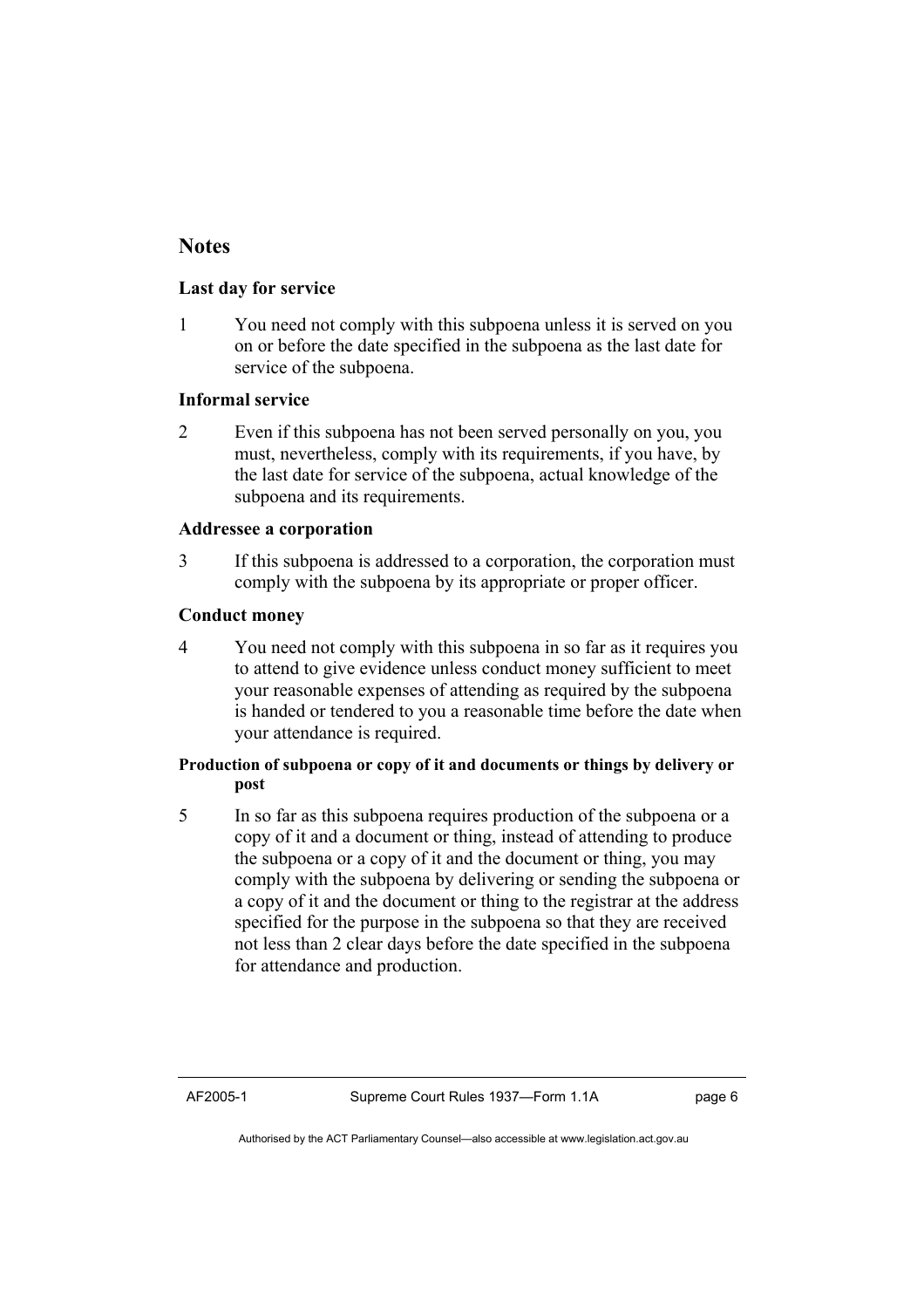- 6 If you object to a document or thing produced in response to this subpoena being inspected by a party to the proceeding or anyone else you must, at the time of production, notify the Court in writing of your objection and of the grounds of your objection.
- 7 Unless the Court otherwise orders, if you do not object to a document or thing produced by you in response to this subpoena being inspected by any party to the proceeding, the registrar may permit the parties to the proceeding to inspect the document or thing.

#### **Production of a number of documents or things**

8 If you produce more than 1 document or thing, you must, if asked by the registrar, produce a list of the documents or things produced.

#### **Production of copy instead of original**

9 You may, with the consent of the issuing party, produce a copy, instead of the original, of any document that this subpoena requires you to produce.

> *(the issuing party, or that party's solicitor, should tick the following box if photocopies are acceptable)*

> > photocopies of documents are acceptable

# **Return or destruction of documents or copies**

10 You may inform the Court in writing that any document or copy of a document produced need not be returned and may be destroyed.

 *(the addressee should tick the appropriate box if applicable)*



 all original documents need not be returned and may be destroyed



 some original documents need not be returned and may be destroyed (*please attach a list of the documents that may be destroyed*)

AF2005-1 Supreme Court Rules 1937—Form 1.1A page 7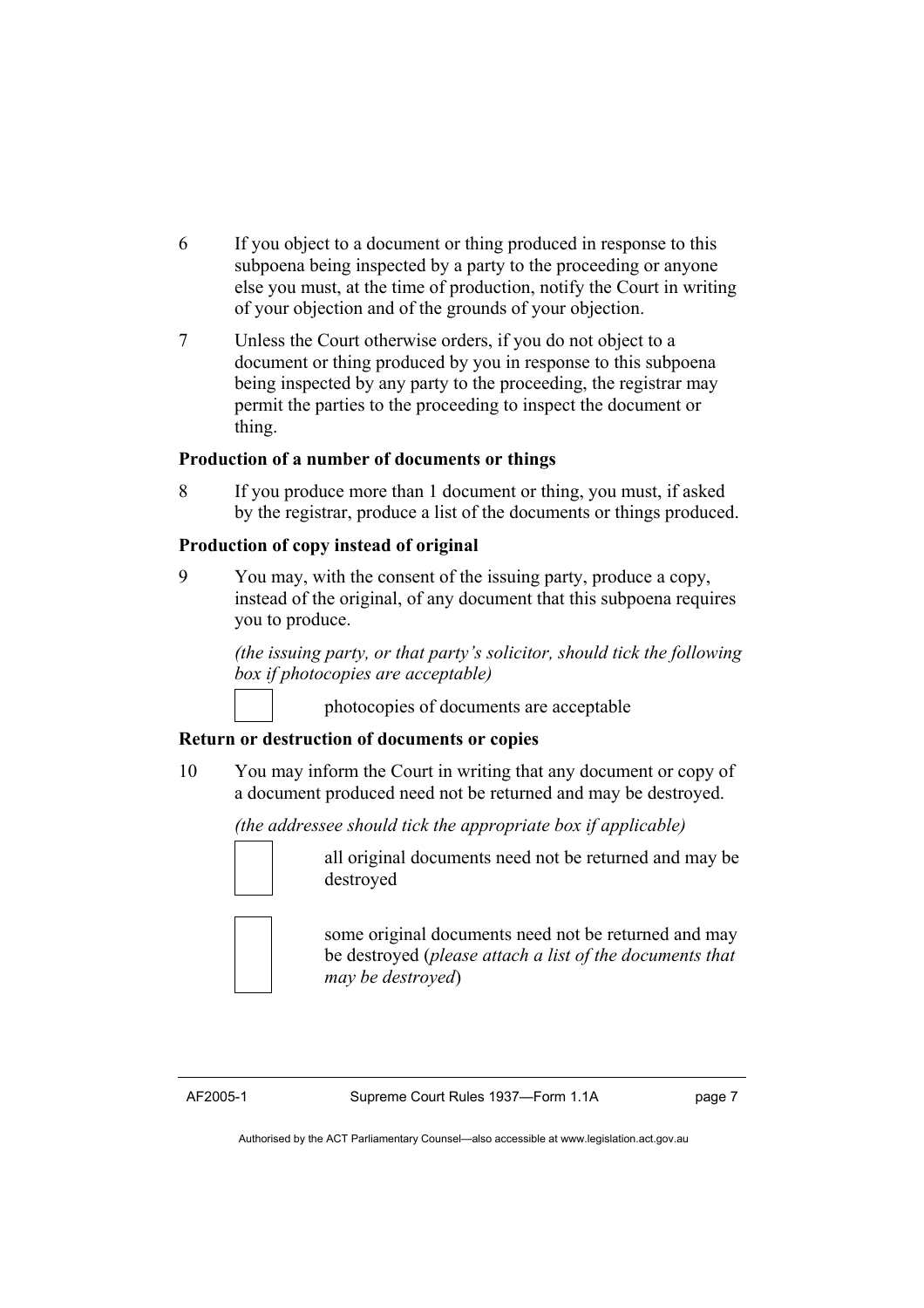all photocopies need not be returned and may be destroyed



 some photocopies need not be returned and may be destroyed (*please attach a list of the documents that may be destroyed*)



 whether documents need not be returned and may be destroyed will be advised at the time of production of the documents

11 If you have so informed the Court, the registrar may destroy the document or copy instead of returning it to you.

# **Applications in relation to subpoena**

- 12 You have the right to apply to the Court—
	- (a) for an order setting aside this subpoena (or a part of it) or for relief in relation to the subpoena; and
	- (b) for an order in relation to your claim for privilege, public interest immunity or confidentiality in relation to any document or thing the subject of the subpoena.

# **Loss or expense of compliance**

13 If you are not a party to the proceeding, you may apply to the Court for an order that the issuing party pay an amount (in addition to any conduct money and any witness expenses) for the loss or expense, including legal costs, reasonably incurred in complying with this subpoena.

# **Contempt of court—arrest**

- 14 Failure to comply with a subpoena without lawful excuse is a contempt of court and may be dealt with accordingly.
- 15 Note 14 is without prejudice to any power of the court (including the power to issue a warrant for the arrest of an addressee who defaults in attendance in accordance with a subpoena) or otherwise, to enforce compliance with a subpoena.